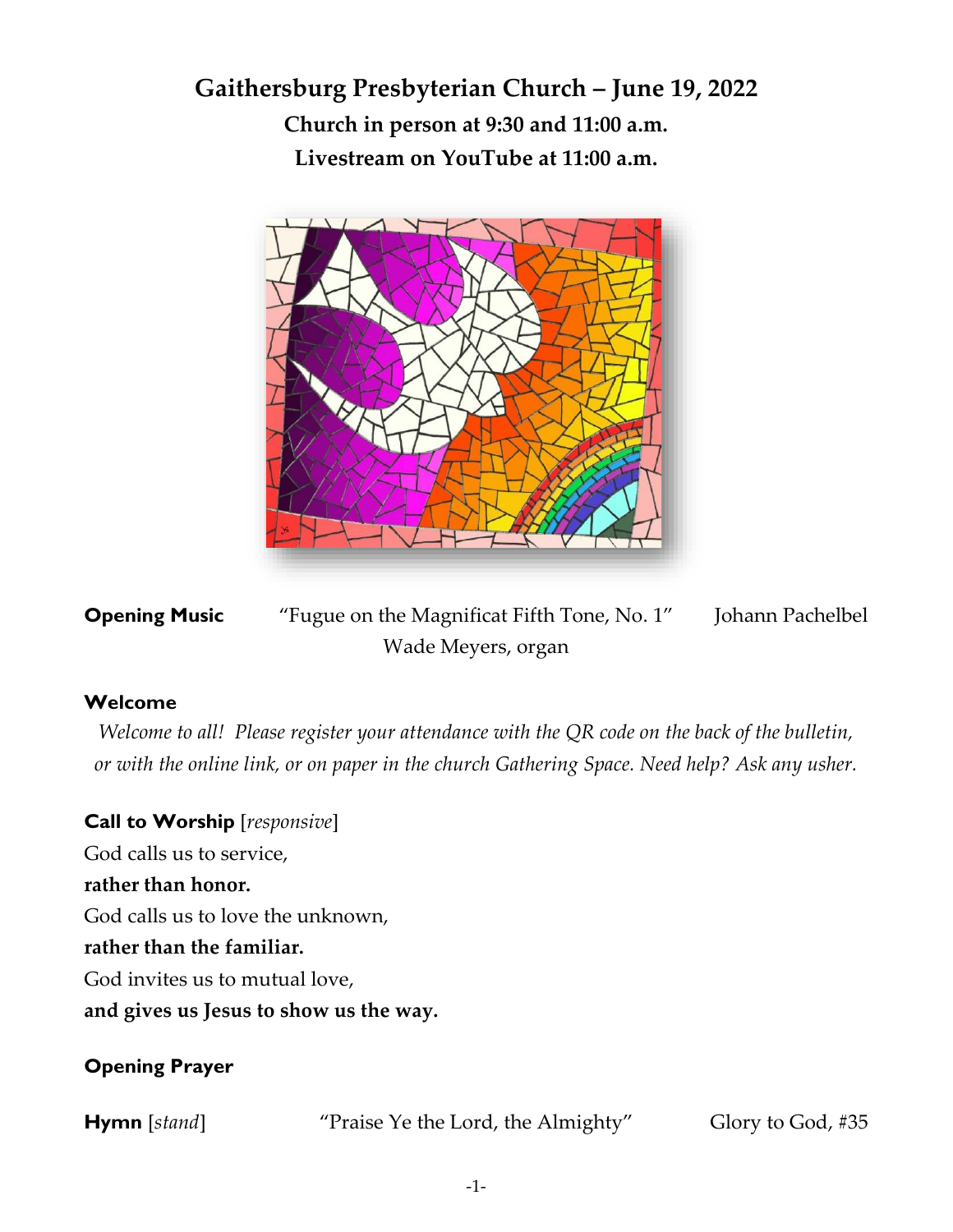#### **Call to Confession**

Trusting in the power of God not only to fashion the world, but to mend and recreate our hearts, let us say how it is with us.

### **Prayer of Confession** [*together*]

**Holy God, like children long indulged, we are quick to presume your pardon and to claim your approval for the way we live. But the truth is that our lives do not always reflect your incredible gift of love to the world, nor your amazing grace.** 

**In this set-aside time of worship, sit with us, forgiving us and encouraging us to begin again with you. Help us to follow in the way of the Risen Christ and to proclaim your love to the world. Amen.**

[*Silence for Personal Prayer*]

#### **Assurance of Pardon** [*responsive*]

If anyone is in Christ, there is a new creation;

#### **Everything old has passed away; see, everything has become new.**

In the name of Christ, I declare that your story is known, your sin is forgiven, your life is made new.

**Let us live as those reborn! Thanks be to God.**

# **We Listen to God's Word**

#### **Children's Message Children's Mystery Box!**

*Children and youth leave for class. Children can be picked up after church in Room 30/31 or Room 32/33. At 11:00, youth will be released from class to find you.* 

**Music for Reflection** "Rain Down" Glory to God, #48

#### **Prayer for Illumination** [*together*]

**Holy and merciful God, we have come to hear your word. Open our minds that we may rightly hear your voice and strengthen our wills that we may joyfully serve you. We pray in the name of Jesus, the clearest expression of your message. Amen.**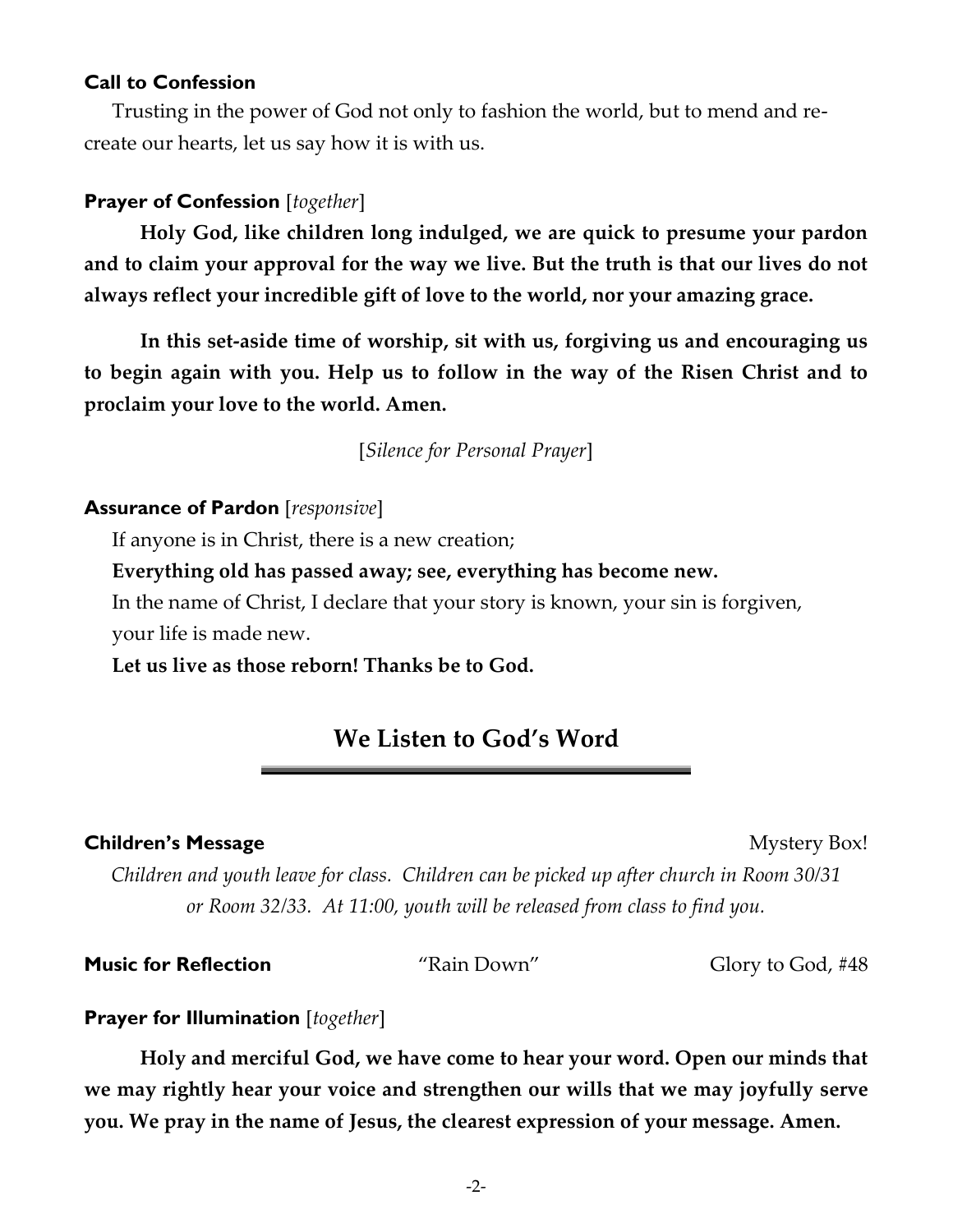### **Scripture Luke 14:25–33**

<sup>25</sup> Now large crowds were traveling with him, and he turned and said to them, <sup>26</sup> "Whoever comes to me and does not hate father and mother, wife and children, brothers and sisters, yes, and even life itself, cannot be my disciple. <sup>27</sup>Whoever does not carry the cross and follow me cannot be my disciple. <sup>28</sup> For which of you, intending to build a tower, does not first sit down and estimate the cost, to see whether he has enough to complete it? <sup>29</sup> Otherwise, when he has laid a foundation and is not able to finish, all who see it will begin to ridicule him, <sup>30</sup> saying, 'This fellow began to build and was not able to finish.' <sup>31</sup> Or what king, going out to wage war against another king, will not sit down first and consider whether he is able with ten thousand to oppose the one who comes against him with twenty thousand? <sup>32</sup> If he cannot, then while the other is still far away, he sends a delegation and asks for the terms of peace. <sup>33</sup> So therefore, none of you can become my disciple if you do not give up all your possessions.

Holy Wisdom, Holy Word. **Thanks be to God.**

**Sermon Family Values?** Rev. Mary Beth Lawrence

# **We Respond to God's Grace**

#### **Invitation to Generosity**

**Offertory** "Be Thou My Vision" SLANE Wade Meyers, organ

**Prayer of Thanksgiving**

**Prayers of the People**

**Lord's Prayer** [*together*]

**Our Father, who art in heaven,** 

**hallowed be thy name,** 

**thy kingdom come, thy will be done,** 

**on earth as it is in heaven.**